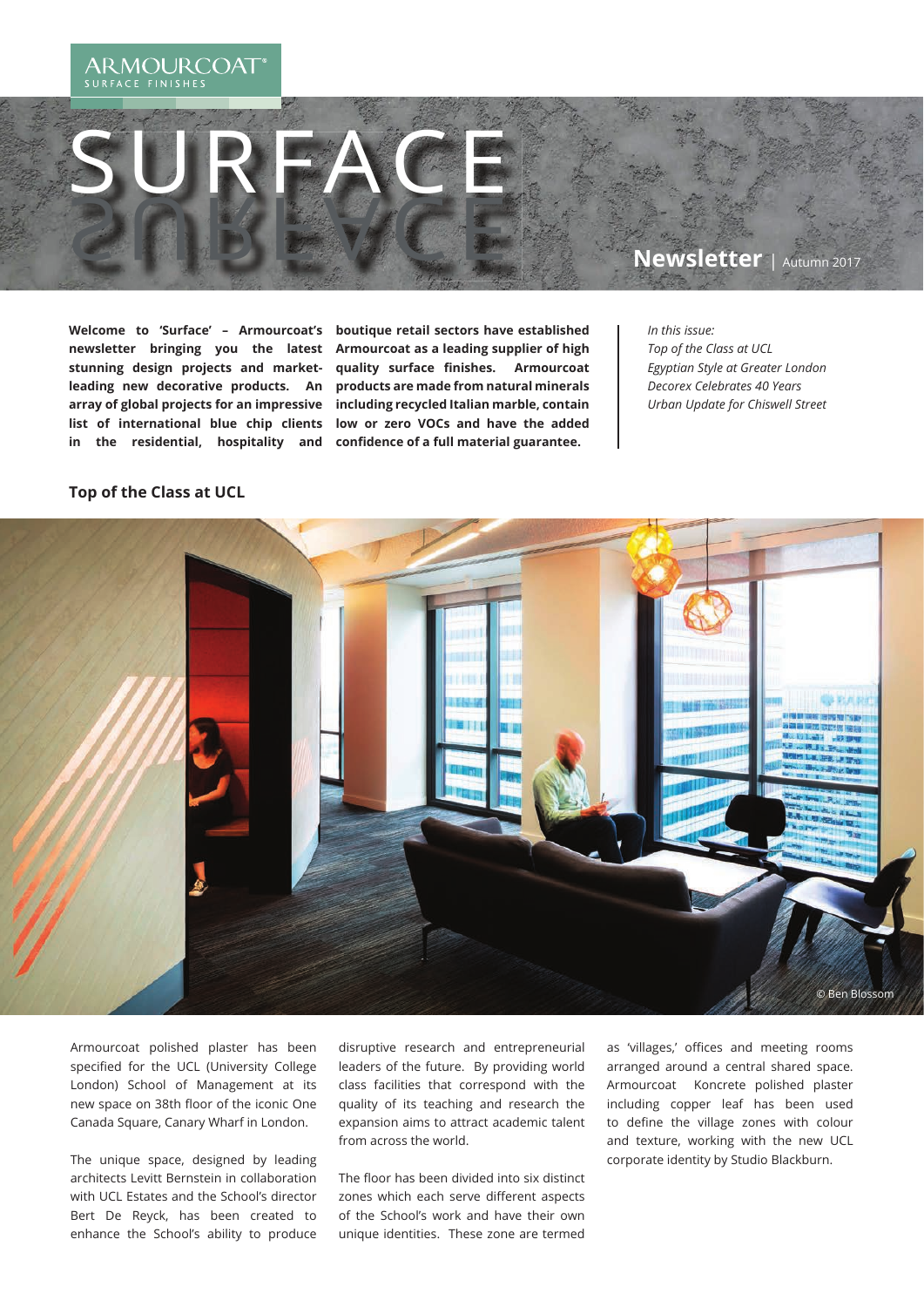

#### **Egyptian Style at Greater London House**

Armourcoat polished plaster creates a stunning entrance for the refurbishment of Greater London House in Camden's Mornington Crescent. The building, owned by Lazari Investments, is a striking example of Art Deco Egyptian revival architecture formerly the Carreras Cigarette Factory.

The hand-applied Armourcoat wall finish forms part of the interior design by Forme UK, which pays contemporary homage to the style of the façade and befits the scale, importance and heritage of the building. An entrance 'portico' creates subtle references to Egyptian style, shapes and motifs, finished in a dark anthracite coloured polished plaster finish.

A silhouette outline of the famous bronze cat sculptures which flank the entrance was incorporated into the surface. The image of a black cat was also a branding device for Carreras, used on the packets of their Craven A cigarettes and is a repeating logo across the front of the building.

The Smooth polished plaster finish is similar to the marmorino stucco used extensively in northern Italy during the Renaissance period. Armourcoat Smooth finish resembles natural stone and consists of a natural mineral material composed of hydrated lime and crushed marble combined with special additives to control working characteristics. The final appearance of this finish is dependent on the hand of the individual applicator, making it possible to achieve anything from a plain lightly polished surface to a more highly burred marbelised effect.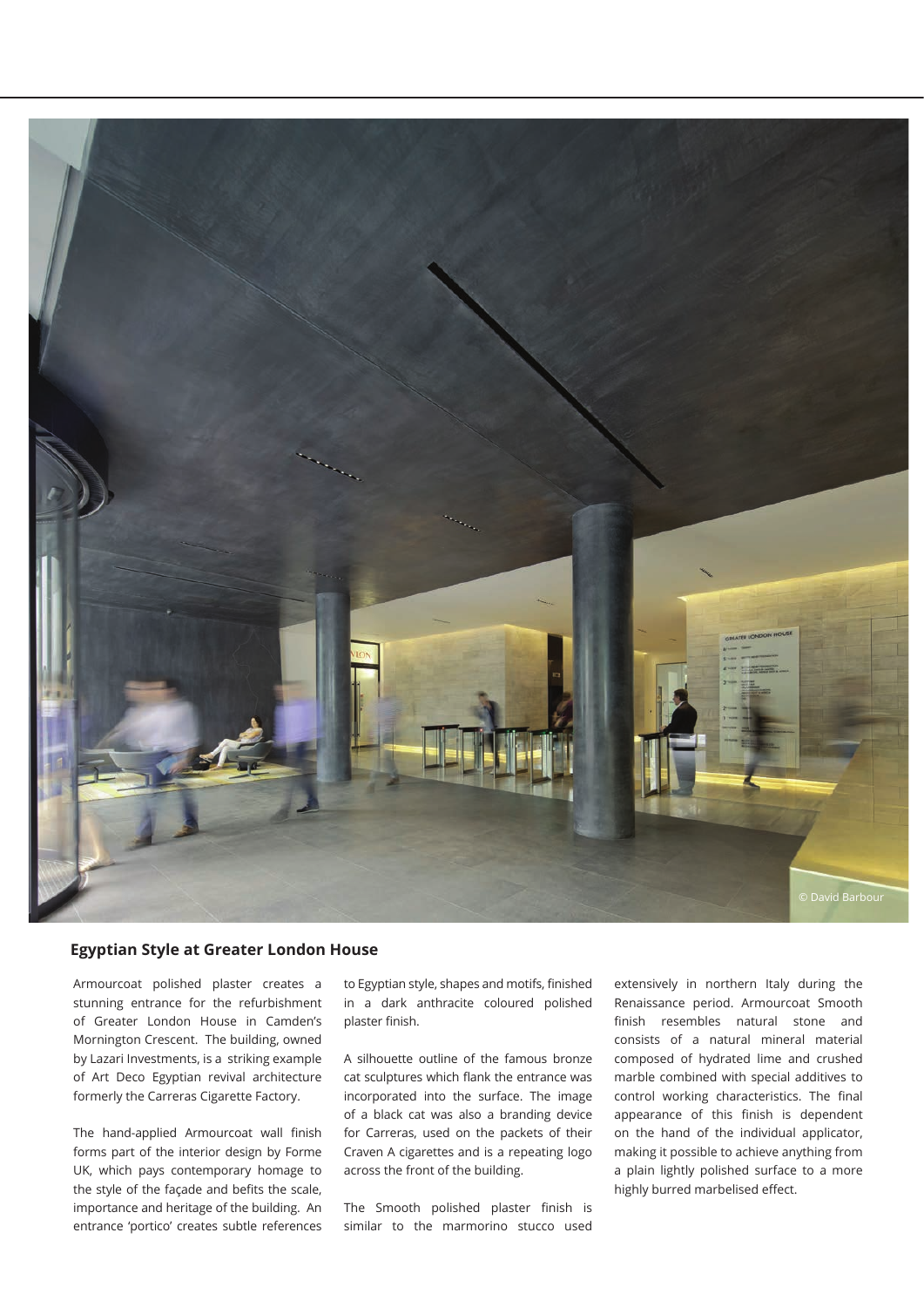



### **Decorex Celebrates 40 Years of Design Collaboration**

Decorex, the UK's leading destination for interior design, will take place this September (17-20th) on the historic grounds of Syon Park, as the opening destination of the London Design Festival. This year Decorex celebrates 40 years of design collaborations. From the outset, Decorex has had collaboration at its core.

Featuring more than 400 of the most recognised and emerging exhibitors world-wide, including rising numbers of new participants, this esteemed event is the only one of its kind for the high-end interiors market.

Visit Armourcoat at the show (stand H31), presenting the latest finishes and effects.